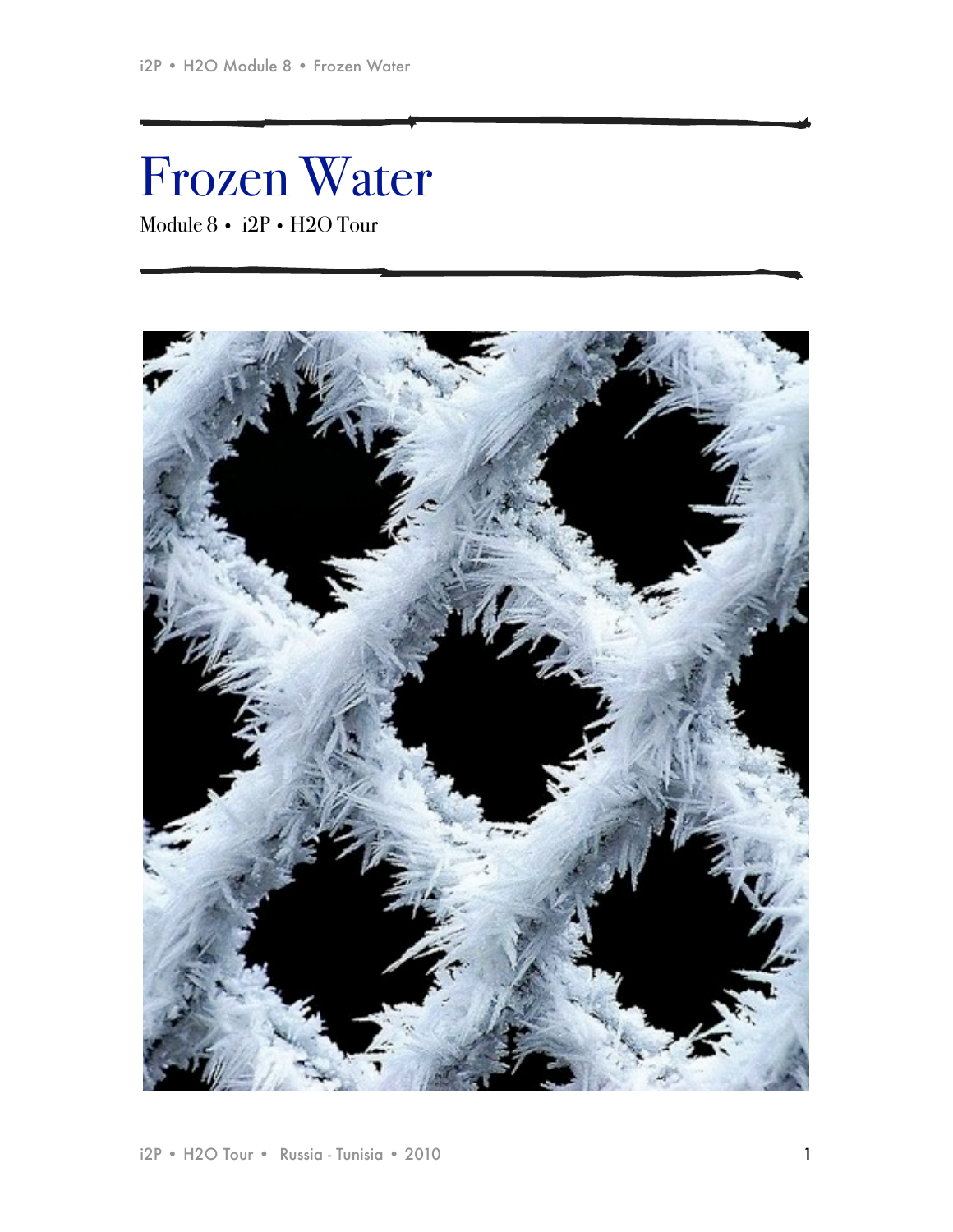"Smooth ice is Paradise for those who dance with expertise"

- Friedrich Nietzsche



# THE MAGIC OF FROZEN WATER

Snow, ice, hail, frost. It colors our world in so many ways. Those who live where the temperature falls below zero bemoan the piles of snow to be shoveled in deep winter, while celebrating the intricate magic of each unique snowflake. Those who live where it is always hot make artificial ice to refrigerate food and cool their drinks. Snowy city streets are dressed with salt and gravel to prevent cars from skidding, while, at huge expense, we create the smoothest and slipperiest artificial ice surfaces for skaters and hockey players. All of this activity involves one simple molecule, water; water that is frozen.

Frozen water is a miraculous substance. It is mass produced commercially, is used for sport in both natural and artificial forms, contains the majority of the worlds fresh water resources, disrupts transportation, breaks apart mountains, causes the electrification of thunderclouds, cools our drinks, and much, much more. What accounts for the ability of this simple molecule, when frozen, to do all these remarkable things?

# PHASES OF MATTER

To understand the unique properties of frozen water it is best to start with a brief description of the phases of matter. There are three principle phases of matter in the world: gas, liquid and solid. The three phases of water - gas (water vapor), liquid (water) and solid (ice and snow) - are all commonly found on Earth and have important functions in the world's water cycle (see module: The Water Cycle).

On a simplistic level, the different phases of matter are accounted for by the arrangement of molecules which, when progressively bound more closely together, transform the substance from gas to liquid to solid. This process of changing a substance from a gas to a liquid to a solid requires the removal of energy (usually in the form of heat) from the substance. That is why cooling water causes it to change from a liquid to a solid. Conversely adding heat (energy) to a substance can transform it from a solid to

# Did You Know?

All known liquids,with the exception of Helium, have a solid form. Helium is the only Substance that remains a liquid at Absolute zero (-273.15 degrees Celsius)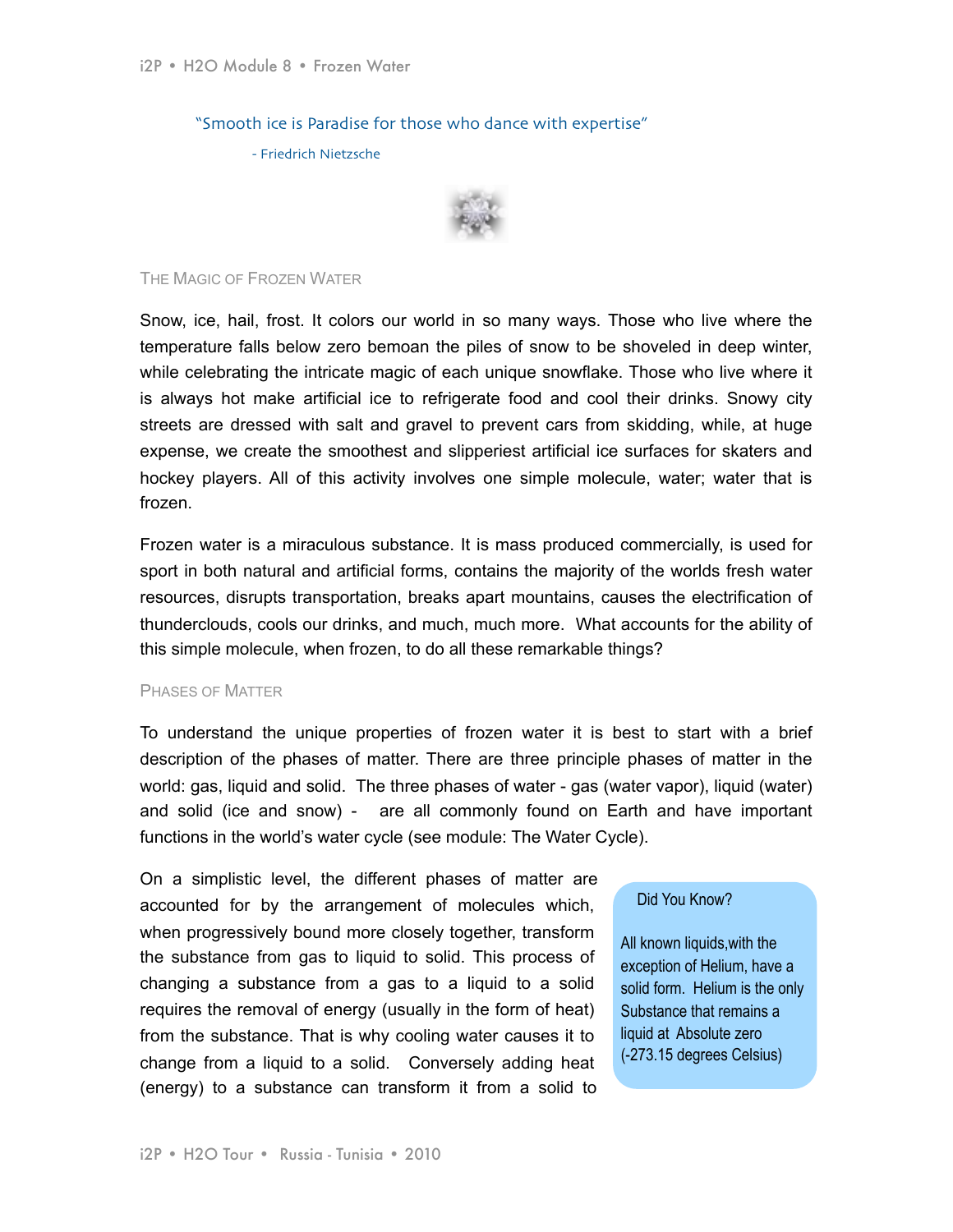liquid, or liquid to gas. A simple example is that of boiling water (adding heat) which converts it from a liquid to a gas. Indeed the freezing of water and the melting of ice are two of the most common and dramatic examples of phase transitions in nature.

## AN UNUSUAL SOLID

Most solid forms of a substance are more compact and dense than liquid or gas forms of the substance. As explained above, when energy is removed from a liquid the molecules generally group closer together as they form a solid. It would seem logical then that ice, a solid, is more dense and hence heavier than its liquid form. If so it would follow that ice should sink in a glass of water. But it doesn't of course. How can something more dense (a solid) float in something less dense (a liquid)?

The reason that ice floats in a glass of water is because water is an exception to this rule, its solid form is less dense than its liquid state. Unlike virtually all other substances which shrink in size as they are cooled to a solid state, water expands. The expansion of water as it freezes produces very powerful forces, enough to not only rupture frozen

Did You Know? That when frozen, pure water expands by 9%.

water pipes and bottles of water left in the freezer but to break apart massive chunks a rock from the sides of mountains as moisture built-up in cracks during the day, freezes and expands in sub zero overnight temperatures.

### STRUCTURE OF ICE

Because of the unique hexagonal or six-sided bonds that form between the oxygen atoms in water molecules, water expands as it freezes. All naturally occurring ice crystals are defined by this hexagonal structure, and is reflected in the shape of snowflakes which are invariably six-sided [\(see: Structure of Ice\)](http://science.jrank.org/pages/3497/Ice-Structure-ice.html). As ice forms hexagonal bonds are formed that pull water molecules together and trap air between them, more air than is found dissolved in liquid water. This accounts for the increased volume and decreased density of ice compared to liquid water.

Although all naturally occurring ice crystals have the classic six-sided structure, there are in fact up to 12 known distinct crystalline structures of ice, most off which can only be created under artificial conditions of pressure and temperature (see: [ice crystals](http://www.its.caltech.edu/~atomic/snowcrystals/ice/ice.htm)). No

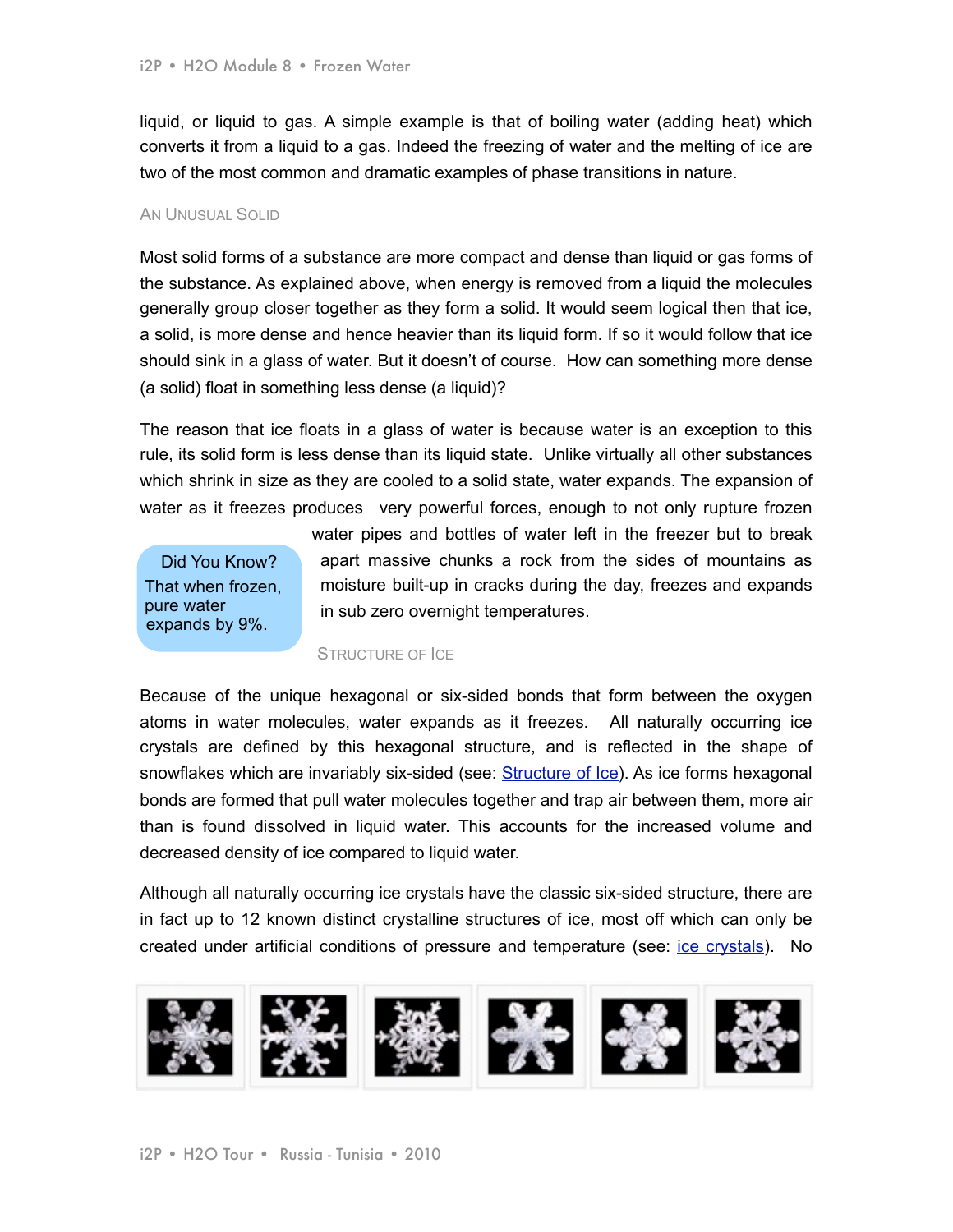other substance in the world has this variety of molecular structures.

## ICE FLOW

One of the most remarkable properties of ice is that is can flow. This property is seen in glaciers which flow downhill, carving great troughs in the land and changing the topography (see: [Into the](http://www.impossible2possible.com/world/modules/AP%2520Word%2520Module%25203%2520-%2520Into%2520the%2520Pass.f.pdf)  [Pass](http://www.impossible2possible.com/world/modules/AP%2520Word%2520Module%25203%2520-%2520Into%2520the%2520Pass.f.pdf)). Once again ice is unique in this manner as most solids do not have the capacity to flow. Imagine if wood and



concrete and steel all flowed? If this were so, however slowly, aging buildings would gradually flow to the ground.

The reason ice can flow is because the bonds in ice, when placed under significant pressure, can be deformed. Thus the great weight of a glacier deforms the ice below it, pushing it downhill, similar to (but much slower) than a river flowing downstream. The deformation of the ice bonds that allows glacial flow to occur requires a significant amount of pressure, roughly equivalent to the weight of ice that is fifty meters (160 feet) thick. Thus it is only the bottom layer of a glacier - that below fifty meters - that flows, with the ice on top being pulled along, and cracking and fissuring as the glacier moves downhill and around bends. These surface cracks are called crevasses.

SLIP SLIDING AWAY

# Did You Know?

## Ice is needed to cause lightening.

Lightening is produced in thunderstorms when liquid and ice particles above the freezing level collide, and build up large electrical fields in the clouds. Once these electric fields become large enough, a giant "spark" occurs between them, causing a lightening charge (see: [cause of lightening\)](http://www.weatherquestions.com/What_causes_lightning.htm)

It might not be evident upon first inspection that ice can flow but everyone knows that ice is slippery. Whether on skates, skis or on a toboggan, ice and snow allow one to slide along with ease. Once again ice is unique among solids in this manner; there are no commonly occurring solid materials that are as slippery as ice. Have you ever attempted to skate or ski on on rock, or wood, or grass or asphalt? Yet,curiously, a definitive explanation for why ice is slippery still eludes scientists.

There are three basic theories explaining why ice is slippery. They share one common conclusion that a film of liquid water forms or exists on the surface of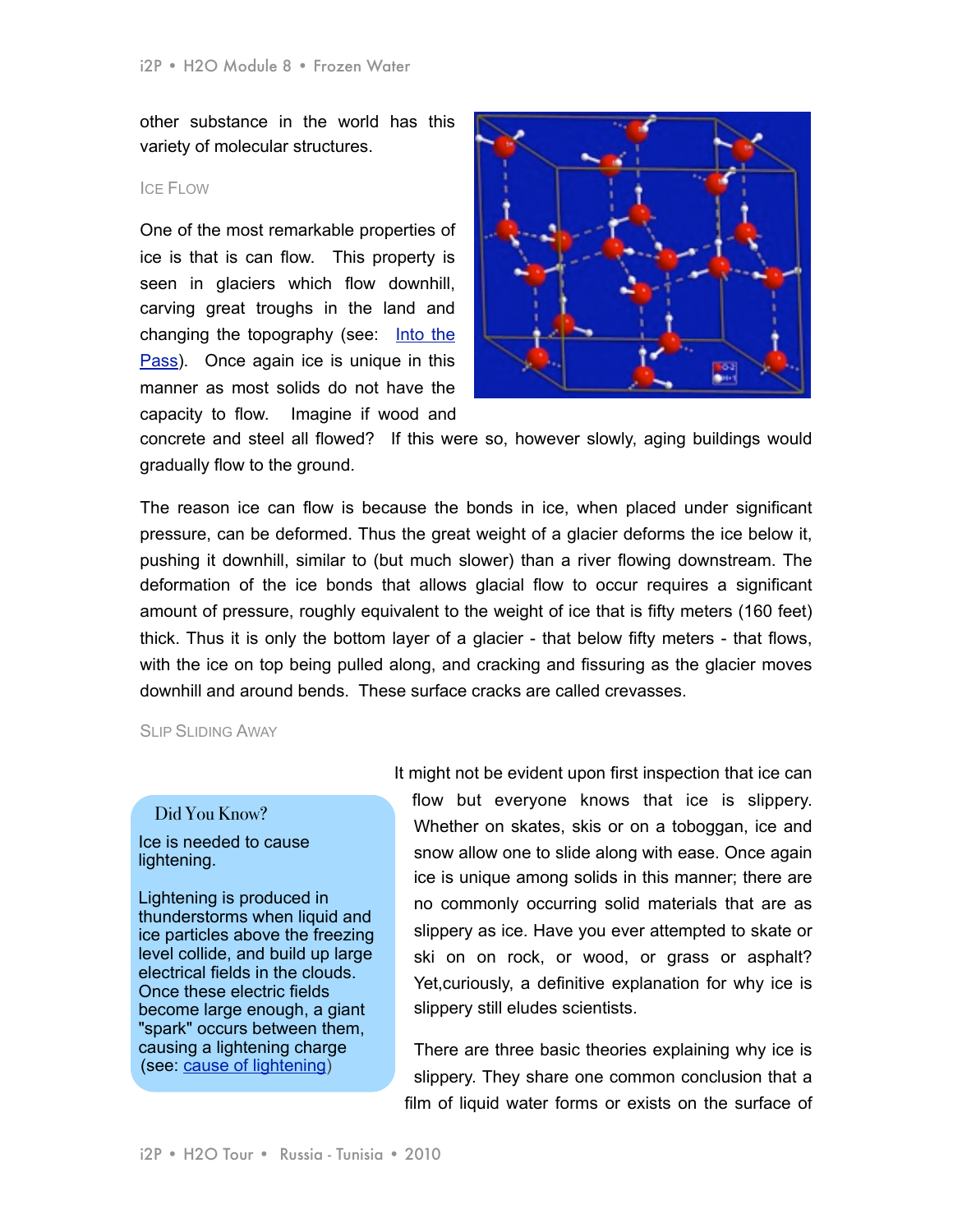## Did You Know?

If all the ice presently existing on earth melted, the sea level would rise over 70 m. the ice causing it to be 'unstable' and hence slippery but the manner in which this film of water comes to be on the surface of the ice is where the theories differ.

The oldest theory is that pressure, exerted by a skate blade for instance, causes compression of the molecules on the surface of the ice. Since water is more dense than ice the compression of

the surface layer of solid ice causes it to briefly turn to water, allowing the skater to slide along on a cushion of liquid. The theory, although still widely quoted in textbooks (see: [Why ice is slippery](http://www.lptms.u-psud.fr/membres/trizac/Ens/L3FIP/Ice.pdf)), has been disproved because it fails to explain why objects that do not exert much pressure, like a hockey puck, slide easily. Nor does it explain why ice

Did You Know? A cube of frozen alcohol — which has a freezing temperature of minus 173 degrees Fahrenheit continues to be slippery at lower temperatures when this film of water is not expected to form with pressure.

The second theory is that friction from the material sliding over ice generates enough heat to melt a thin layer of water on the surface of the ice. A good example of this process would be the frictional heat generated by a

wooden ski as it passes over snow allowing a layer of melt water to occur upon which the ski can slide. However it is felt that this effect does not explain why someone who is standing still on the ice (no friction) still finds it slippery.

So a third and more recent theory has been developed to explain why ice is slippery. Understanding that ice gains it strength from the hexagonal structure of the bonds that form between molecules, it has been hypothesized that those water molecules on the outside of a piece of ice are not surrounded by other water molecules and consequently cannot be fixed by the classic hexagon bonds. This destabilizes the molecules on the outer surface of a piece of ice rendering them movable, and hence slippery.

Although these three theories all have some merit in explaining the slippery nature of ice, the definitive explanation of this fantastic property remains elusive.

### IF ICE WERE MORE DENSE THAN WATER

The fact that ice floats on water has a profound impact on the world's ecosystem. In the winter northern lakes and polar oceans freeze over. Ice forms on top of the water becoming an insulating layer that buffers the water below from the cold winter conditions, protecting the water dwelling animals. The ice surface above serves as a platform upon which a host of animals hunt and travel, among them polar bears and penguins. Ice by nature reflects the energy of the sun. Water, in contrast absorbs a significant proportion of the suns energy. If ice did not cover the northern and southern